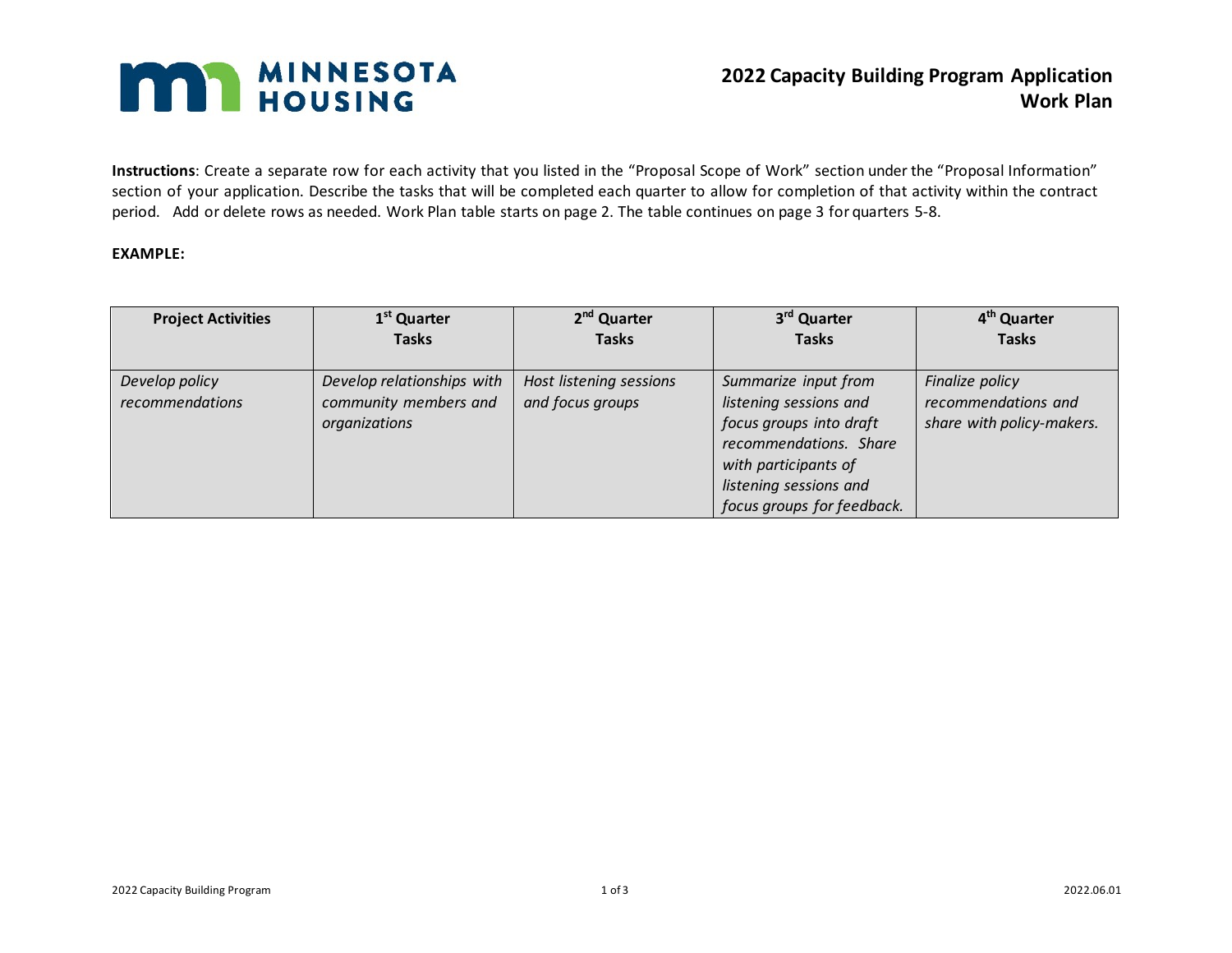## **MAN MINNESOTA**

**Instructions**: Create a separate row for each activity that you listed in the "Proposal Scope of Work" section under the "Proposal Information" section of your application. Describe the tasks that will be completed each quarter to allow for completion of that activity within the contract period. Add or delete rows as needed. Work Plan table starts on page 2. The table continues on page 3 for quarters 5-8.

| <b>Scope of Work</b> | $1st$ Quarter<br><b>Tasks</b> | $2nd$ Quarter<br><b>Tasks</b> | $3rd$ Quarter<br>. .<br><b>Tasks</b> | 4 <sup>th</sup> Quarter<br><b>Tasks</b> |
|----------------------|-------------------------------|-------------------------------|--------------------------------------|-----------------------------------------|
|                      |                               |                               |                                      |                                         |
|                      |                               |                               |                                      |                                         |
|                      |                               |                               |                                      |                                         |
|                      |                               |                               |                                      |                                         |
|                      |                               |                               |                                      |                                         |
|                      |                               |                               |                                      |                                         |
|                      |                               |                               |                                      |                                         |
|                      |                               |                               |                                      |                                         |
|                      |                               |                               |                                      |                                         |
|                      |                               |                               |                                      |                                         |
|                      |                               |                               |                                      |                                         |